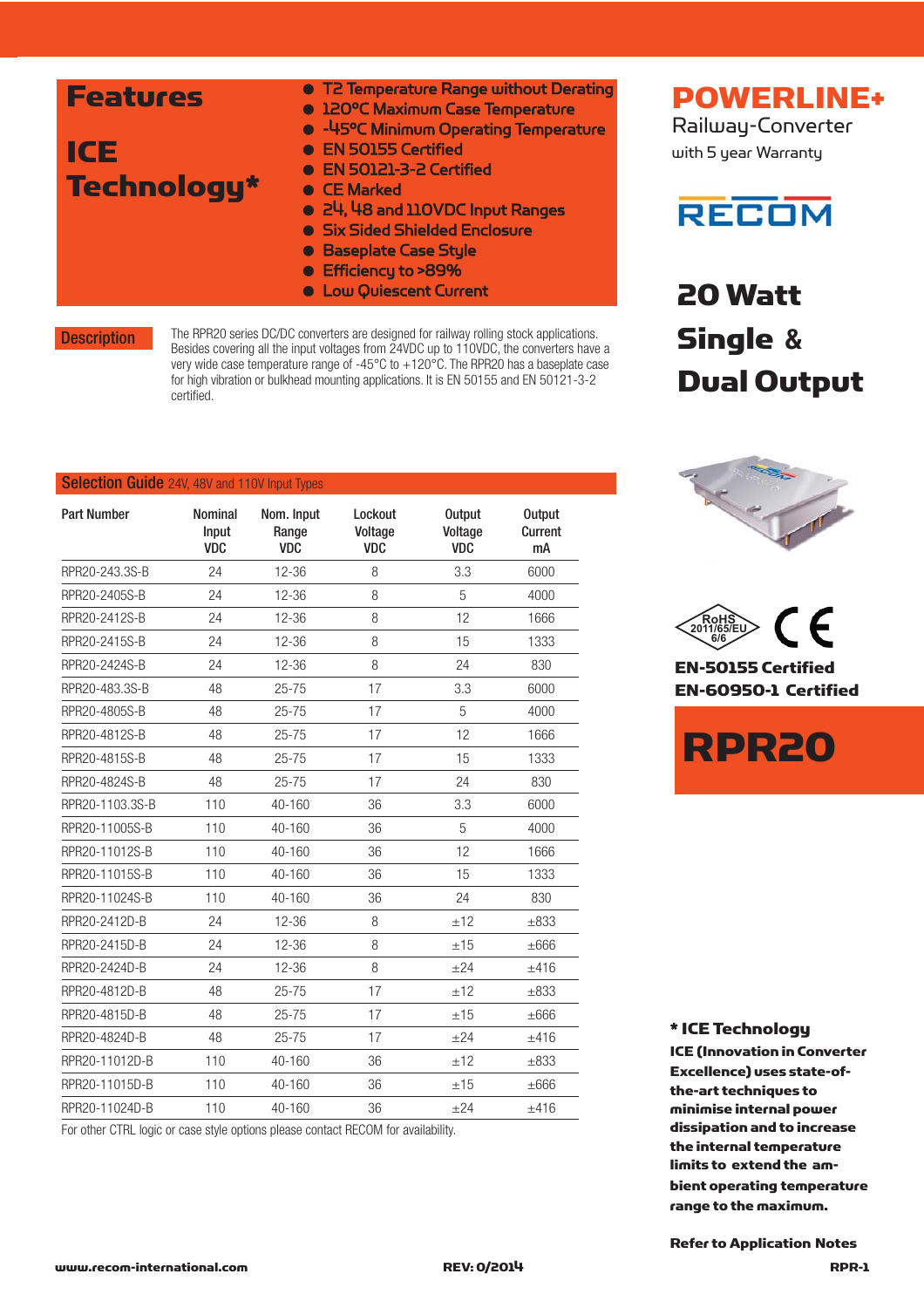# POWERLINE+ DC/DC-Converter

# RPR20-S\_D Series

#### Railway Input Voltage Requirements

| Nominal | EN50155      |            |           | NF F 01-510         |            |           | RPR <sub>20</sub> |            |           |
|---------|--------------|------------|-----------|---------------------|------------|-----------|-------------------|------------|-----------|
| Input   | Input Rangel | Min. Input | Max Input | <b>Input Rangel</b> | Min. Input | Max Input | Input Rangel      | Min. Input | Max Input |
| Voltage |              | (0.1s)     | (1s)      |                     | (0.1s)     | (1s)      |                   | (0.1s)     | (1s)      |
| 24V     | $16.8 - 30V$ | 14.4V      | 33.6V     | $18 - 34V$          | 12V        | 40V       | $12 - 36V$        | 9V         | 40V       |
| 48V     | $33.6 - 60V$ | 28.8V      | 67.2V     |                     |            |           | $25 - 75V$        | 18V        | 80V       |
| 72V     | $50.4 - 90V$ | 43.2V      | 100.8V    | $50 - 90V$          | 36V        | 115V      | 40~160V           | 36V        | 176V      |
| 96V     | 67.2~120V    | 57.6V      | 134.4V    |                     |            |           | 40~160V           | 36V        | 176V      |
| 110V    | 77~137.5V    | 66V        | 154V      | 77~137V             | 55V        | 176V      | 40~160V           | 36V        | 176V      |

#### Specifications (typical at nominal input and 25°C unless otherwise noted)

| Input Voltage Range (continuous)            | complies with EN50155 and NFF 01-510 (Un=24V)            | 12-36VDC                                             |
|---------------------------------------------|----------------------------------------------------------|------------------------------------------------------|
|                                             | complies with EN50155 and NFF 01-510 (Un=48V)            | 25-75VDC                                             |
|                                             | complies with EN50155 and NFF 01-510 (Un=72V, 96V &110V) | 40-160VDC                                            |
| Low Transient operating voltage (100ms)     | complies with EN50155 and NFF 01-510                     | Un x 0.5                                             |
| High Transient operating voltage (1 second) | complies with EN50155 and NFF 01-510                     | Un x 1.6                                             |
| Allowed Input Ripple                        | complies with EN50155                                    | 15%                                                  |
| Input Reflected Ripple                      | nominal Vin and full load                                | 20mAp-p                                              |
| Supply Interruption (Perf. Criteria B)      | according to EN50155, 5.1.1.2                            | Class S2                                             |
|                                             | according to EN50155, 5.1.3                              | Class C <sub>2</sub>                                 |
| Start Up Time                               | nominal Vin and constant resistive load                  | 2ms typ., 5ms max.                                   |
| Remote ON/OFF (1)                           | Logic High, Vin=24V, 48V                                 | Open or $3V < Vr < 5.5V$                             |
|                                             | Logic High, Vin=110V                                     | Open or $8V < Vr < 60V$                              |
|                                             | Logic Low                                                | Short or $0V < Vr < 1.2V$                            |
| Remote OFF input current                    | Nominal input                                            | 2mA typ.                                             |
| Output Voltage Accuracy                     | 50% Load and nominal Vin                                 | ±1.5%                                                |
| Voltage Adjustability                       | Single Output only                                       | ±10%                                                 |
| Minimum Load                                |                                                          | $0\%$                                                |
| Line Regulation                             | low line, high line at full load                         | ±0.3%                                                |
| Load Regulation                             | 10% to 100% full load                                    | ±0.5%                                                |
| Cross Regulation (10% <> 100% Load)         | Dual Outputs only                                        | 3% typ. / 5% max.                                    |
| Ripple and Noise (20MHz bandwith limited)   | (measured with 1µF capacitor across outputs)             | 1% Vout typ. / 3% max.                               |
| Temperature Coefficient                     |                                                          | $\pm 0.04\%$ /°C max.                                |
| <b>Transient Response</b>                   | 25% load step change                                     | $800\mu s$                                           |
| Over Load Protection                        | % of full load at nominal Vin                            | 120% typ.                                            |
| <b>Short Circuit Protection</b>             |                                                          | Power Limit, automatic recovery                      |
| Output Over Voltage Protection              | Single Output                                            | Converter shutdown if Vout > Vout nominal + 20%      |
|                                             | Dual Output                                              | Converter shutdown if Vout > Vout nominal + 10%      |
| <b>Isolation Voltage</b>                    | According to EN50155 12.2.9.2                            | 1500VAC/1 minute                                     |
| <b>Isolation Resistance</b>                 | According to EN50155 12.2.9.1                            | $10M\Omega$ min.                                     |
| <b>Isolation Capacitance</b>                |                                                          | 1500pF max.                                          |
| <b>Operating Frequency</b>                  |                                                          | $260$ kHz $\pm$ 40kHz                                |
| <b>Operating Temperature Range</b><br>(T2)  | complies with EN50155: 4.1.2 and EN50125-1               | -45 $\mathrm{^{\circ}C}$ to +85 $\mathrm{^{\circ}C}$ |
| (Ambient Air, Free Convection)<br>(TX)      | when mounted on a heatsink (see notes)                   | -45°C to $+100$ °C                                   |
| Maximum Case Temperature                    |                                                          | $+120^{\circ}$ C                                     |
| Over Temperature Protection                 |                                                          | Internal thermistor                                  |

continued on next page

RPR20

**RPR20**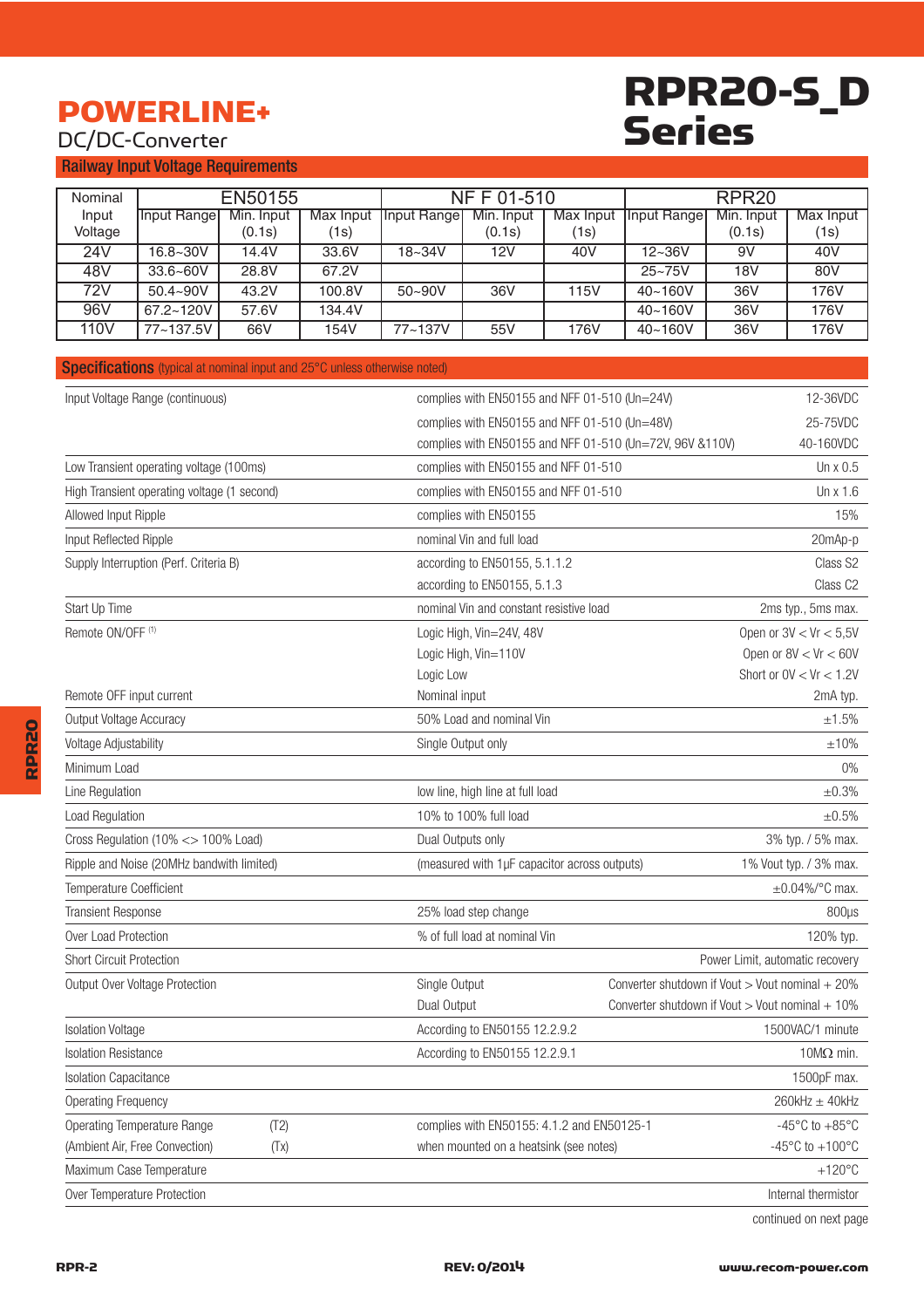# RPR20-S\_D Series

# POWERLINE+ DC/DC-Converter

Specifications (typical at nominal input and 25°C unless otherwise noted)

| Storage Temperature Range                                                                                   |                     | $-55^{\circ}$ C to $+125^{\circ}$ C                                                     |
|-------------------------------------------------------------------------------------------------------------|---------------------|-----------------------------------------------------------------------------------------|
| <b>Relative Humidity</b>                                                                                    |                     | 5% to 95% RH                                                                            |
| Case Material <sup>(2)</sup>                                                                                |                     | Aluminium                                                                               |
| Weight                                                                                                      |                     | 43g                                                                                     |
| Packing Quantity                                                                                            |                     | 4pcs per Tube                                                                           |
| Safety Standards                                                                                            | <b>CE Marked</b>    | certified to EN-60950-1, 1st Edition                                                    |
| <b>Thermal Performance</b>                                                                                  | Cold                | $-40^{\circ}$ C /16 Hours                                                               |
|                                                                                                             | Dry Heat, Operating | $-40^{\circ}$ C/ $+85^{\circ}$ C/ 5 Cycles                                              |
| complies to EN50155: 12.2.3/4/5                                                                             | Damp Heat, Cyclic   | +25°C/+55°C, 95%RH / 2 x 24 Hours                                                       |
| Vibration, Shock & Bump (complies with EN61373, Category 1 Class B)                                         | Vibration           | 5-150Hz, X:0.7m/s <sup>2</sup> , Y:0.45m/s <sup>2</sup> , Z:1m/s <sup>2</sup> , 30 mins |
|                                                                                                             | Shock               | 5g/30ms/18 shocks                                                                       |
| Input Filter                                                                                                |                     | Built-in Pi Filter                                                                      |
| <b>Conducted Emissions</b>                                                                                  | EN50121-3-2***      | Class A                                                                                 |
| <b>Radiated Emissions</b>                                                                                   | EN50121-3-2***      | Class A                                                                                 |
| <b>ESD</b>                                                                                                  | EN50121-3-2***      | Perf. Criteria B                                                                        |
| Radiated Immunity                                                                                           | EN50121-3-2***      | Perf. Criteria A                                                                        |
| <b>Fast Transient</b>                                                                                       | EN50121-3-2***      | Perf. Criteria A                                                                        |
| Surge                                                                                                       | EN50121-3-2***      | Perf. Criteria B                                                                        |
| Conducted Immunity                                                                                          | EN50121-3-2***      | Perf. Criteria A                                                                        |
| MTBF calculated according to BELLCORE TR-NWT-000332 Case I: 50% Stress, Temperature at 50°C (Ground Benign) |                     | $2195 \times 10^3$ hours                                                                |

\*\*\*with filter circuit

#### Typical Control Pin Application Circuit

The CTRL pin can be directly driven with a 24V or 48V signal, or via a transistor with a 5V signal. **RPR-Series**  $+V\!in$ O-Vin Ó  $0.24V$ **CTRL** Qſ.  $\circ$ 0.48V 0.5V O-₩ 4k7 **NPN**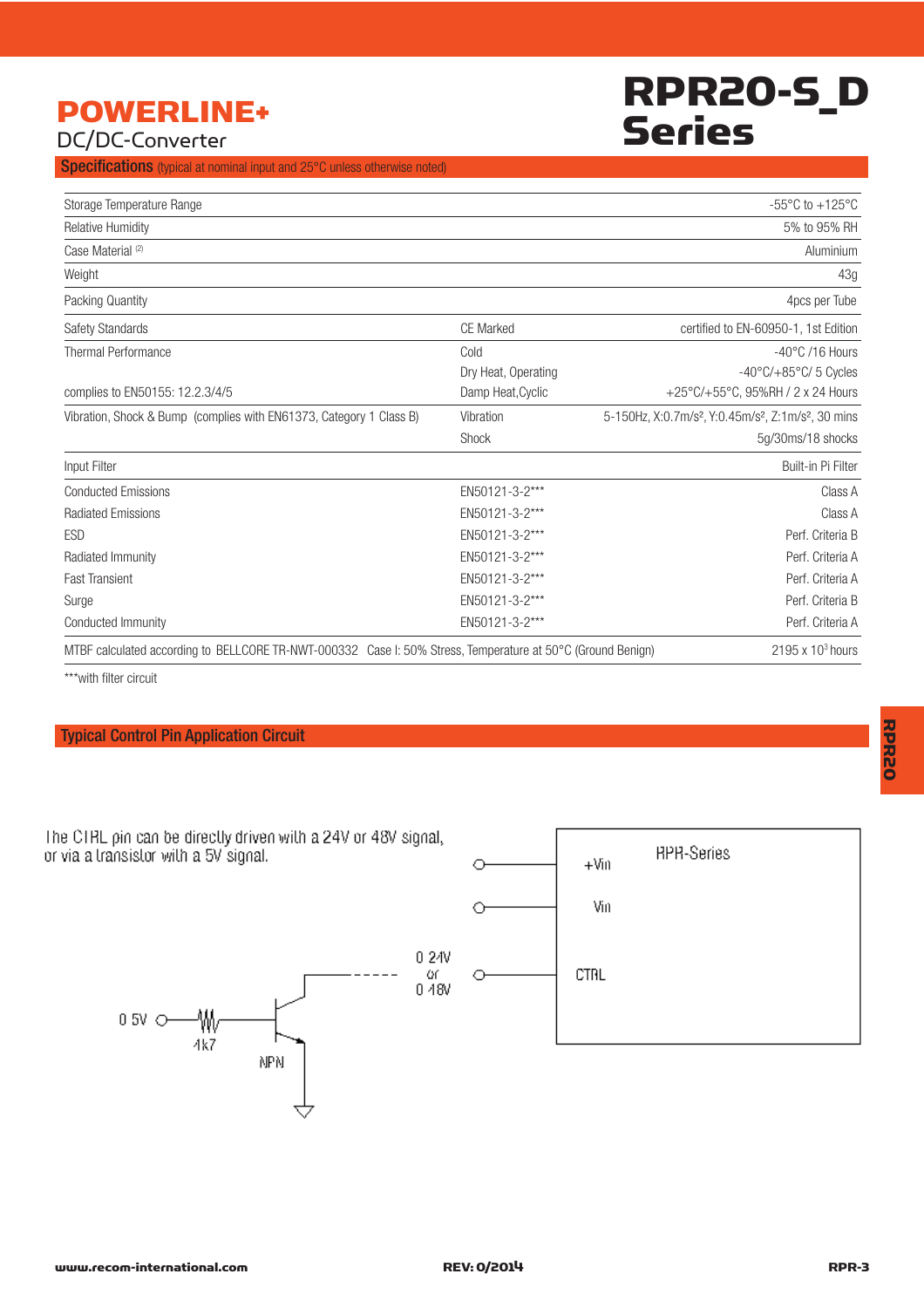## POWERLINE+ DC/DC-Converter



Typical Application Circuit

### EN50155 / NF F 01-510 Input Filter



| Table      |          |                       |                |                |            |                  |                  |           |  |
|------------|----------|-----------------------|----------------|----------------|------------|------------------|------------------|-----------|--|
| Module     | Standard | UR1                   | D <sub>1</sub> | C <sub>1</sub> |            | C <sub>2</sub>   | C <sub>3</sub>   | C8, C9    |  |
| <b>24V</b> | EN50155  | <b>MOV</b><br>14D361K | 100V/6A        | 6,8µF/50V      | 550µH±20%  | 330µF/<br>50VDC  | 330µF/<br>50VDC  | 4,7nF/3kV |  |
| 48V        | EN50155  | <b>MOV</b><br>14D361K | 200V/3A        | 220nF/100V     | 550µH±20%  | 330µF/<br>100VDC | 330µF/<br>100VDC | 4,7nF/3kV |  |
| 110V       | EN50155  | <b>MOV</b><br>14D361K | 300V/3A        | 470nF/250V     | 1200µH±20% | 330µF/<br>250VDC | 330µF/<br>250VDC | 4,7nF/3kV |  |

#### Notes :

1. The ON/OFF pin voltage is referenced to negative input. The pin is pulled high internally.

ON/OFF control is standard with positive logic: e.g. RPR20-4805D-B.

Positive logic:  $0=$  OFF,  $1=$  ON. The converter will be ON if the CTRL is left open.

- 2. To ensure a good all-round electrical contact, the baseplate is pressed firmly into place within the aluminium housing.The hydraulic press can leave tooling marks and deformations to both the housing and baseplate. The case is anodised aluminium, so there will be natural variations in the case colour and the aluminium is not scratch resistant. Any resultant marks, scratches and colour varations are cosmetic only and do not affect the operation or performance of the converters.
- 3. The converter is supplied with a protective adhesive tape to keep the top surface clean. The tape is heat resistant and the converter can be soldered into place without removing the tape. The tape should be removed just before final installation.
- 4. The RPR series are optionally available with a ribbed heatsink case style. They will then meet Tx requirements without an external heat sink. Please contact your RECOM supplier for more information.

RPR20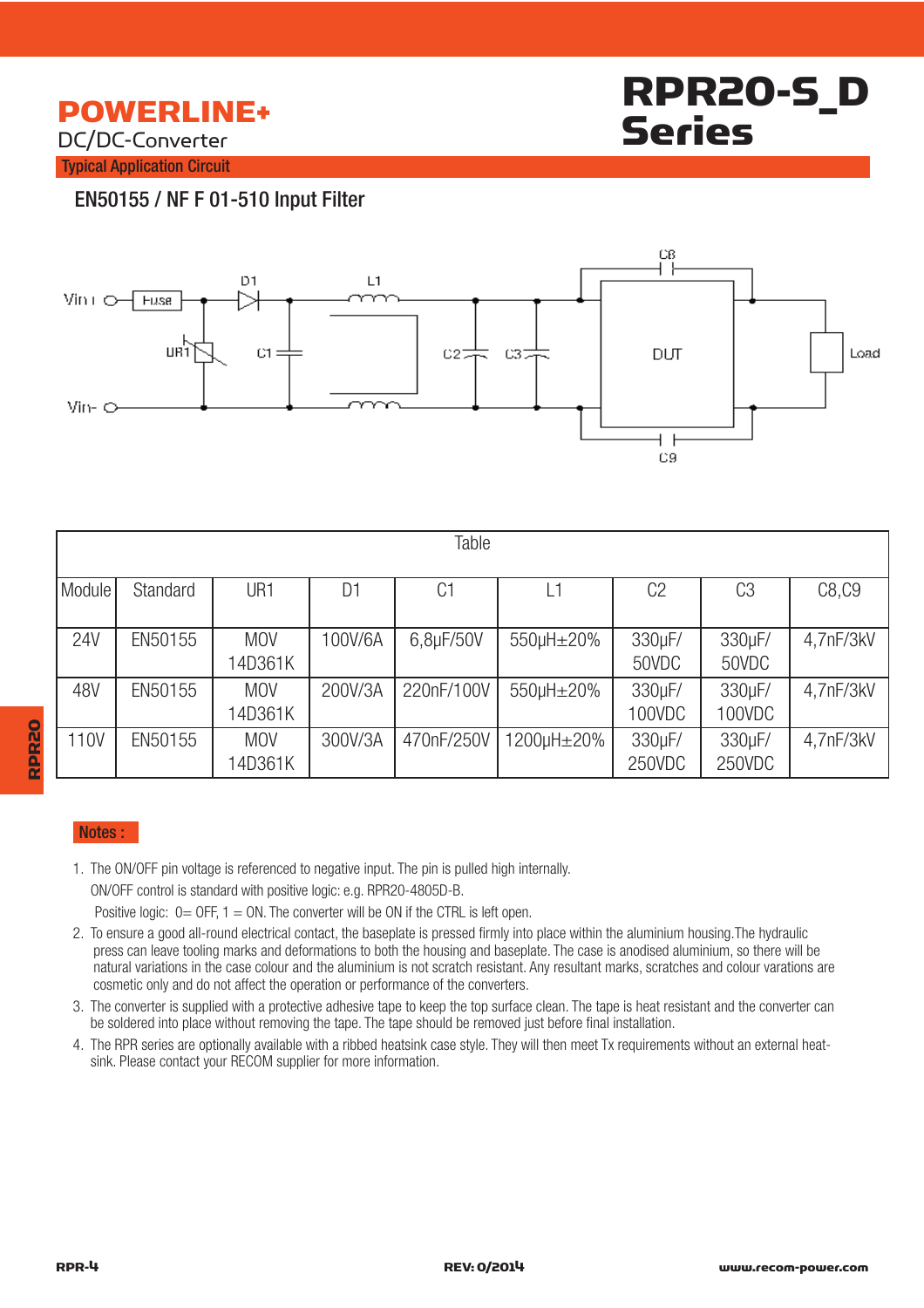

# RPR20-S\_D Series

### Baseplate Case- suggested PCB layout

### Single Output Dual Output





Input Fuse is recommended.  $R$ ecommended fuse rating  $=$ double maximum input current, time delay type.

To ensure optimum thermal performance, use large areas of copper on the PCB to assist with heat dissipation and mount the converter vertically.

#### Package Style and Pinning (mm)

### Baseplate Case (-B Suffix)